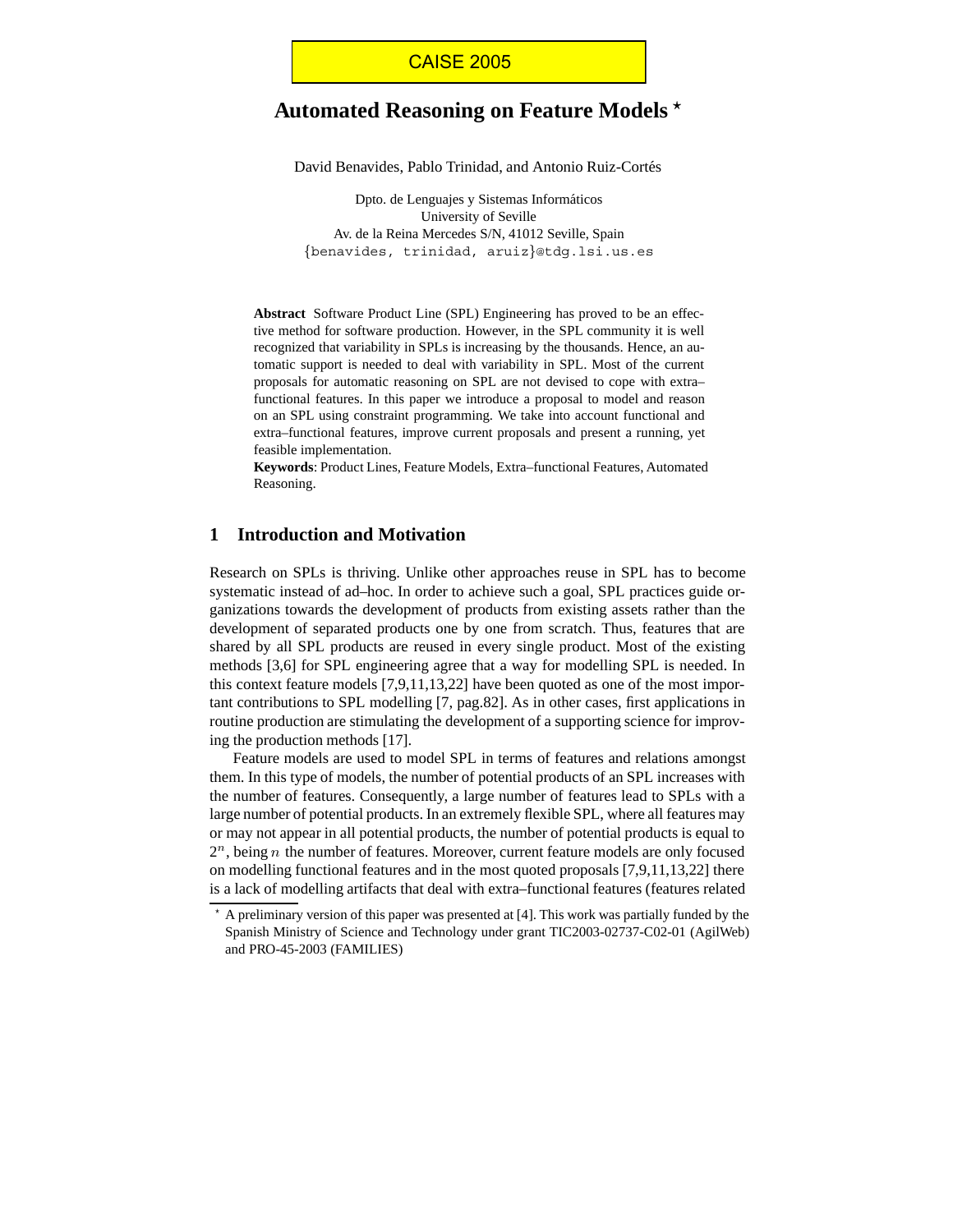to so–called quality or non–functional features). If extra–functional features are taken into account the number of potential products increases even further. Although it is accepted that in an SPL it is necessary to deal with these extra–functional features [5,11,12], there is no consensus about how to deal with them.

Automated reasoning is an ever challenging field in SPL engineering [18,23]. It should be considered specially when the number of features increases due to the increase in the number of potential products. To the best of our knowledge, there are only a couple of limited attempts by Van Deursen *et al.* and Mannion [8,14] that treat automatic manipulation of feature models. Although those proposals only consider functional features, leaving out extra–functional features. Van Deursen *et al.* [8] explore automated manipulation of feature descriptions providing an algebra to operate on the feature diagrams proposed in [7]. Mannion's proposal [14] uses first–order logic for product line reasoning. However it only provides a model based on propositional–logic using  $AND$ ,  $OR$  and  $XOR$  logical operators to model SPLs. Both attempts have several limitations:

- 1. They do not allow to deal with extra–functional features (both attempts leave this work pending).
- 2. They basically answer to the single question of how many products a model has.
- 3. As far as we know, they have no available an implementation.

In addition, Mannion's model uses the  $XOR$  ( $\oplus$ ) operator to model alternative relations, which is either a mistake or a limitation because the model becomes invalid if more than two features are involved in an alternative relation.

The contribution of this paper is threefold. First, we extend existing feature models to deal with extra–functional features. Secondly, we deal with automatic reasoning on extended feature models answering five generic questions, namely  $i$ ) how many potential products a model has  $ii)$  which is the resulting model after applying a filter (e.g. users constraint) to a model,  $iii)$  which are the products of a model,  $iv)$  is it a valid model, and  $v$ ) which is the best product of a model according to a criterion and finally giving an accessible, running implementation.

The remainder of this paper is structured as follows. In Section 2, we propose an extension to deal with extra–functional features. In Section 3, we present a mapping to transform an extended feature model into a Constraint Satisfaction Problem (CSP) in order to formalize extended feature models using constraint programming [15]. In Section 4, we improve current reasoning on feature models and we give some definitions to be able to automatically answer several questions on extended feature models. In Section 5, we show how our model can be applied to other important activities such as obtaining commonality and variability information. In Section 6, we briefly present a running prototype implementation. Finally, we summarize our conclusions and describe our future work in Section 7.

## **2 Extending Feature Models with Extra–Functional Features**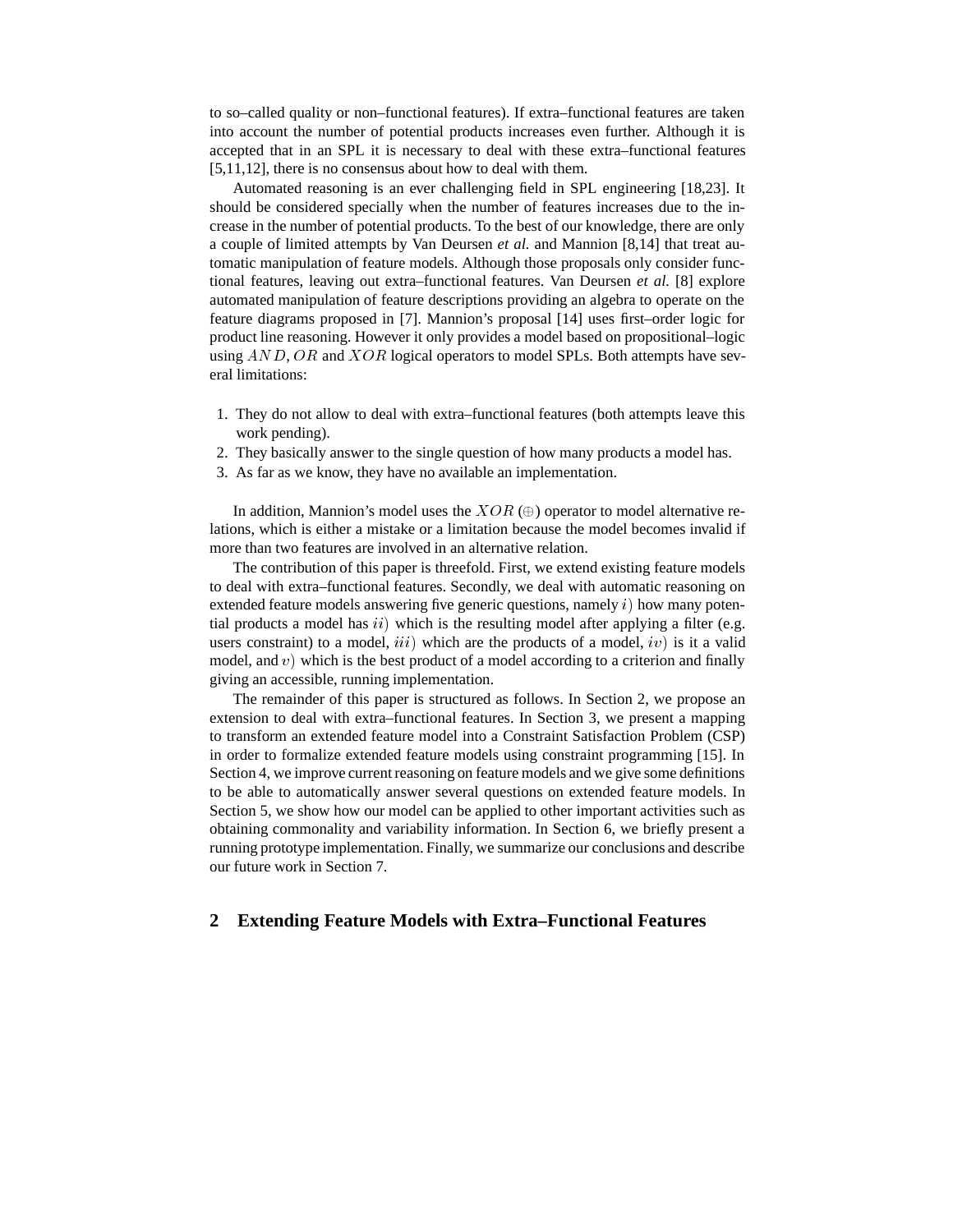#### **2.1 Feature Models**

The main goal of feature modelling is to identify commonalities and differences among all products of a SPL. The output of this activity is a compact representation of all potential products of an SPL, hereinafter called *"feature model"*. Feature models are used to model SPL in terms of features and relations among them. Roughly speaking, a feature is a distinctive characteristic of a product. Depending on the stage of development, it may refer to a requirement [10], a component in an architecture [2] or even to pieces of code [16] (feature oriented programming) of a SPL.

There are several notations to design feature models [7,9,11,13,22]. We found that the one proposed by Czarnecki is the most comprehensible and flexible as well as being one of the most quoted. Figure 1 depicts a possible feature model of an SPL for the domain of Home Integration Systems (HIS) using Czarneky's notation. This example is partially inspired by [13].



**Figure 1.** Feature model of an SPL in the HIS domain

Czarnecki's notation proposes four relations, namely: mandatory, optional, alternative and or–relation. In these relations, there is always a parent feature and one (in the case of mandatory and optional relations) or more (in the case of alternative and or–relation) child features.

- **Mandatory**: the child feature in this relation is always present in the SPL's products when its parent feature is present. For example, Every HIS is equipped with  $i$ ) fire and intrusion supervision systems and  $ii)$  light and temperature control.
- **Optional**: the child feature in an optional relation may or may not be present in a product when its parent feature is present. For Example, there are HISs with services and others without them.
- **Alternative**: a child feature in an alternative relation may be present in a product if its parent feature is included. In this case, only one feature of the set of children is present. For example, in a HIS product if an Internet connection is included, then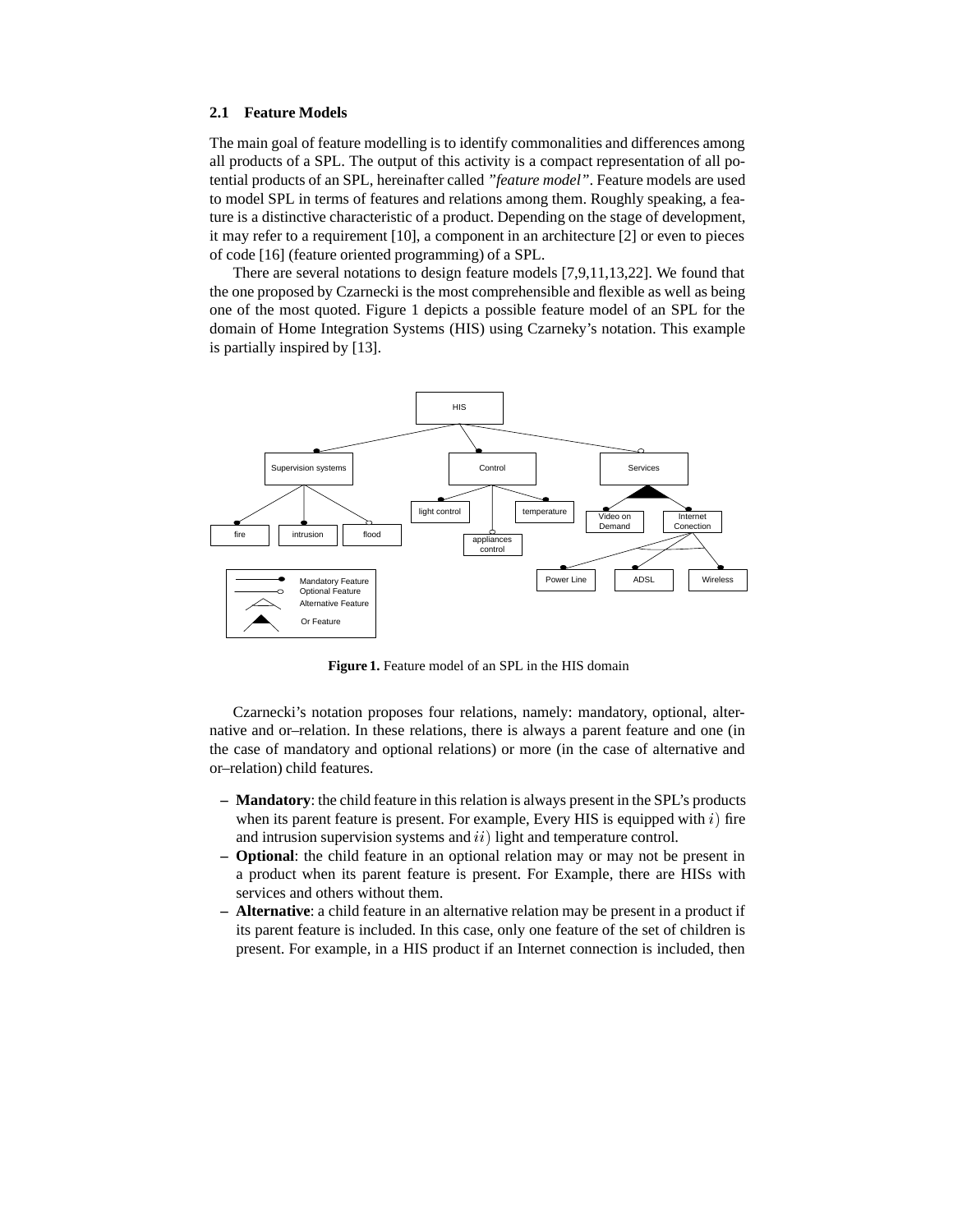the customer has to choose between an ADSL, powerline or wireless connection, but only one.

**– Or–relation**: the child feature in an or–relation may be present in a product if its parent feature is included. Then, at least one feature of the set of children may be present. For example, in a HIS the products may have Video or Internet or both at the same time.

This model includes 32 potential products (you can check this on *http://www.tdg*seville.info/topics/spl). Examples of them are: i)Basic product: consisting of a fire and intrusion supervision systems and light and temperature control.  $ii$ ) Full product: a product with all supervision and control features as well as a power line, ADSL or wireless Internet connection.

#### **2.2 Extended Feature Models**

Current proposals only deal with characteristics related to the functionality offered by an SPL (functional features). Thus, there exists no solid proposal for dealing with the remaining characteristics, also called extra-functional features. There are several concepts that we would like to clarify before analyzing current proposals and framing our contribution:

- **–** Feature: a prominent characteristic of a product. Depending on the stage of development, it may refer to a requirement [10] (if products are requirement documents), a component in an architecture [2] (if products are component architectures) or even to pieces of code [16] (if products are binary code in a feature oriented programming approach) of an SPL.
- **–** Attribute: the attribute of a feature is any characteristic of a feature that can be measured. *Availability* and *cost* are examples of attributes of the *Service* feature of figure 1. *Latency* and *bandwidth* may be examples of attributes of an Internet connection.
- **–** Attribute domain: the space of possible values where the attribute takes its values. Every attribute belongs to a domain. It is possible to have discrete domains (e.g:integers, booleans, enumerated) or continuous domains (e.g.:real).
- **–** Extra–functional feature: a relation between one or more attributes of a feature. For instance: *bandwidth* =  $256$ , *Latency*/*Availability* > 50 and so on. These relations are associated to a feature.

In figure 1, every feature refers to functional features of the HIS product line so that every product differs because of its functional features. However, every feature of figure 1 may have associated extra–functional features. For instance, considering the *services* feature, it is possible to identify extra–functional features related to it, such as relations among attributes like *availability,reliability, development time, cost* and so forth. Likewise the *Internet Connection* feature can have extra–functional features such as relations among *latency* or *bandwidth*. Furthermore, the attributes' values of extra–functional features can differ from one product to another. It means, every product not only differs because of its functional features, but because of its extra–functional features too.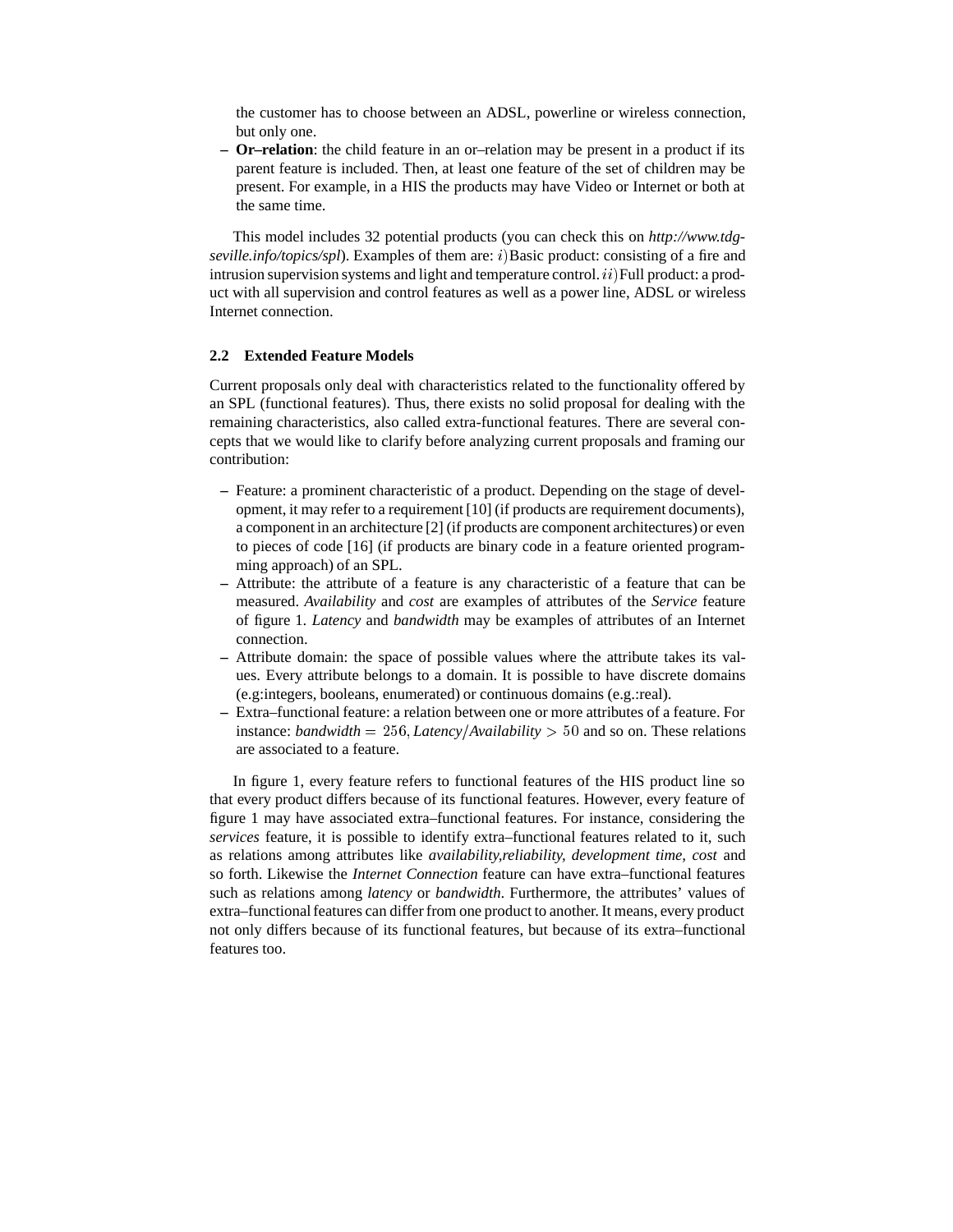Consider the full product of the HIS product line example presented formerly with the same functional features. It is possible to offer several products with the same functional features but different extra–functional features, for instance:  $i$ ) High quality full product: a product with full functionality and high quality: high *availability* and *reliability* and high *cost* too. *ii*) Basic quality full product: a product with full functionality but lower quality: lower *availability* and *reliability* and lower *cost* too.

To date, we have not found any proposal dealing with functional and extra–functional features in the same model. However, there are some works in the literature that suggest the need of dealing with extra–functional features: Kang *et. al* have been suggesting the need to take into account extra–functional features since 1990 [11, pag. 38] when they depicted a classification of features, although they did not provide a way to do it. Later, in 1998 Kang *et. al* [12] made an explicit reference to what they called 'non–functional' features (a possible type of what we call extra–functional features). However the authors still did not propose a way to solve it. In 2001 Kang *et. al* [5], proposed some guidelines for feature modelling: in [5, pag. 19], the authors once again made the distinction between functional and quality features and pointed out the need of a specific method to include extra–functional features, but they did not provide this specific method on this occasion either.

#### **2.3 A Notation for Extended Feature Models**

We propose to extend Czarneki's feature models with extra–functional features and improve previous vague notations proposed in [20] by allowing relations amongst attributes. Using the HIS example, every feature may have one or more attribute relations, for example, the *price* ( $PRICE$ ) and *development time* (expressed in hours) ( $DTIME$ ) taking a range of values in both a discrete or continuous domain (integer or real for example). Thus, it would be possible to decorate the graphical feature model with this kind of information. Figure 2 illustrates a piece of the feature model of figure 1 with extra–functional features with our own notation inspired by [20].



**Figure 2.** Extended feature model for an SPL in the HIS domain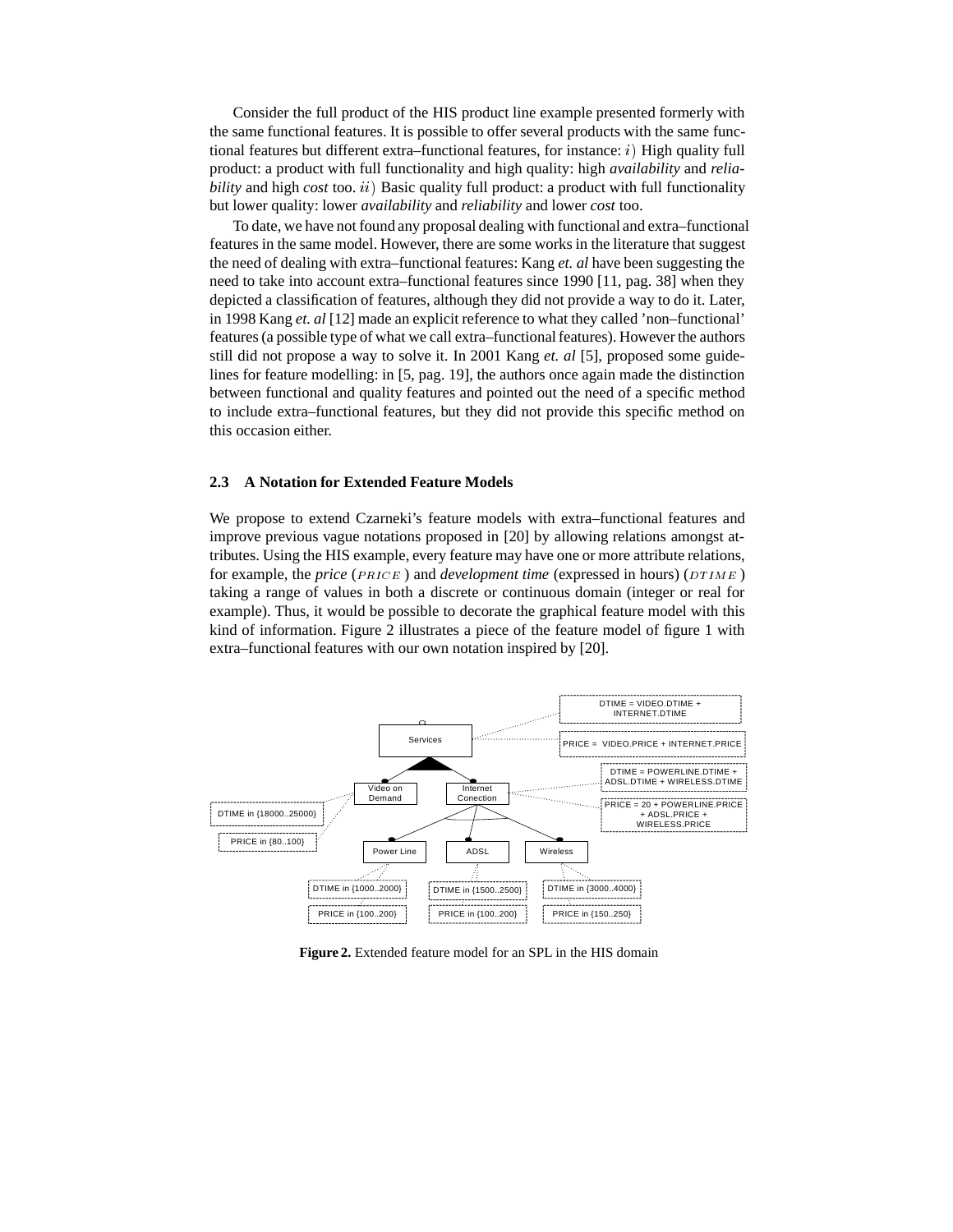In this example, every sub feature of the *Service* feature has two attributes: *PRICE* and  $DTIME$ . Each of the attributes of leaf features are in a domain of values. For instance, the price of an ADSL connection can range from  $100$  to  $200^{-1}$ . In the case of parent features, the values of the attributes are the addition of their children values. For example, the price of an Internet connection is the sum of the prices of the possible Internet connections.

## **3 Mapping Extended Feature Models onto CSP**

#### **3.1 Preliminaries**

Constraint Satisfaction Problems [21] have been object of research in Artificial Intelligence in the last few decades. A Constraint Satisfaction Problem (CSP) is defined as a set of variables, each ranging on a finite domain, and a set of constraints restricting all the values that variables can take simultaneously. A solution to a CSP is an assignment of a value from its domain to every variable, in such a way that all constraints are satisfied simultaneously. We may want to find:  $i$ ) just one solution, with no preference as to which one,  $ii)$  all solutions,  $iii)$  an optimal solution by means of an objective function defined in terms of one or more variables. Solutions to a CSP can be found by searching (systematically) through all possible value assignments to variables.

In many real-life applications, we do not want to find any solution but a good solution. The quality of a solution is usually measured by an application dependent function called objective function. The goal is to find a solution that satisfies all the constraints and minimize or maximize the objective function, respectively. Such problems are referred to as Constraint Satisfaction Optimization Problems (CSOP), which consist of a standard CSP and an optimization function that maps every solution (complete labelling of variables) to a numerical value. These are some basic definitions of what a CSP is.

**Definition 1 (CSP).** A CSP is a three–tuple of the form  $(V, D, C)$  where  $V \neq \emptyset$  is a finite set of variables,  $D \neq \emptyset$  is a finite set of domains (one for each variable) and  $C$  is *a constraint defined on .*

Consider, for instance, the CSP:  $({a, b}, {[0..2], [0..2]}, {a + b < 4})$ 

**Definition 2 (Solution).** Let  $\psi$  be a CSP, a solution of  $\psi$  is whatever valid assignment *of all elements in V as satisfies C.* 

In the previous example, a possible solution is  $(2,0)$  since it verifies that  $2+0<4$ .

**Definition 3 (Solution space).** Let  $\psi$  be a CSP of the form  $(V, D, C)$ , its solution space *denoted as sol* $(\psi)$  *is made up of all its possible solutions. A CSP is satisfiable if its solution space is not empty.*

$$
sol(\psi) = \{ S \mid \forall s_i \cdot s_i \in S \Rightarrow C(s_i) = true \}
$$

 $1$  these values are just illustrative, they may have nothing to do with real values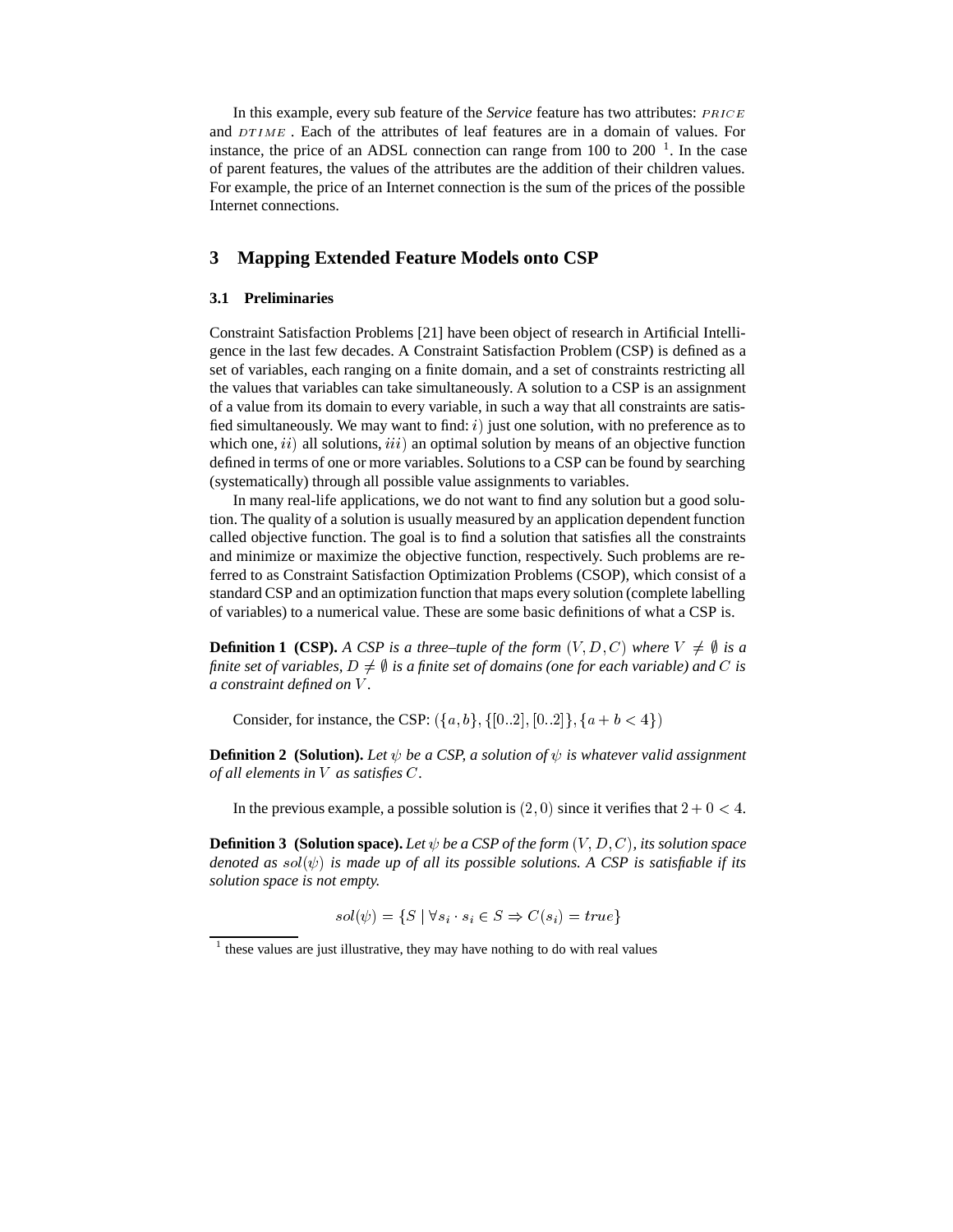In the previous example, there are eight solutions. The only assignment that does not satisfy  $a + b < 4$  is  $(2, 2)$ . Nevertheless, if we replace the constraint with  $a + b < -1$ , then the CSP is not satisfiable.

**Definition 4 (CSOP).** A CSOP is a four-tuple of the form  $(V, D, C, O)$  where V, D *and stand for a CSP and is a real function defined on D.*

Consider, for instance, the CSOP:  $({a, b}, {[0..2], [0..2]}, {a + b < 4}, a)$ 

**Definition 5 (Optimum space).** Let  $\psi$  be a CSOP of the form  $(V, D, C, O)$ , its optimum space denoted as  $max/min(\psi, O)$  is made up of all solutions that maximize or *minimize*  $O$ .

$$
max(\psi, O) = \{ s \mid \forall s \land s \in sol(\psi) \land s \land \neq s \Rightarrow O(s) \geq O(s) \}
$$

 $min(\psi, O) = \{s \mid \forall s \land s \in sol(\psi) \land s \neq s \Rightarrow O(s) \leq O(s) \}$ 

In the previous example,  $max(\psi, a) = \{(2, 0), (2, 1)\}.$ 

### **3.2 The Mapping**

In [1] we presented an algorithm to transform an extended feature model into a CSP. The mapping between a feature model and a CSP has the following general form:  $i$ ) the features make up the set of variables,  $\{ii\}$  the domain of each variable is the same:  $\{true, false\}$ , *iii*) extra–functional features are expressed as constraints and *iv*) every relation of the feature model becomes a constraint among its features in the following way:

- $-$  Mandatory relation: Let  $f$  be the parent and  $f_1$  the child in a mandatory relation, then the equivalent constraint is:  $f_1 = f$
- Optional relation: Let  $f$  be the parent and  $f_1$  the child in an optional relation, then the equivalent constraint is:  $f_1 \Rightarrow f$
- **–** Or–relation: Let f be the parent in an or–relation and  $f_i \mid i \in [1 \dots n]$  the set of children, then the equivalent constraint is:  $f_1 \vee f_2 \vee \dots f_n \Leftrightarrow f$ .
- **–** Alternative relation: Let f be the parent of an alternative relation and and  $f_i \mid i \in$  $[1 \dots n]$  the set of children, then the equivalent constraint is:
	- $(f_n \Leftrightarrow (\neg f_1 \wedge \ldots \wedge \neg f_{n-1} \wedge f))$

There may be several different algorithms to map extended feature models. The one presented in [1] is a possible one. Hereinafter, we refer to the equivalent CSP resulting from the mapping as  $\psi_M$ . Using this mapping, constraints for functional and extra– functional features can be handled together. Thus, table 1 shows the equivalent constraints for figure 1 with the extra–functional features of figure 2. Constraints of extra– functional features are denoted by an asterisk.  $Power_{ELINE}$ ,  $ADSL$  and  $WIRELESS$ extra–functional features are not shown for lack of space as they are very similar to the VIDEO. ones.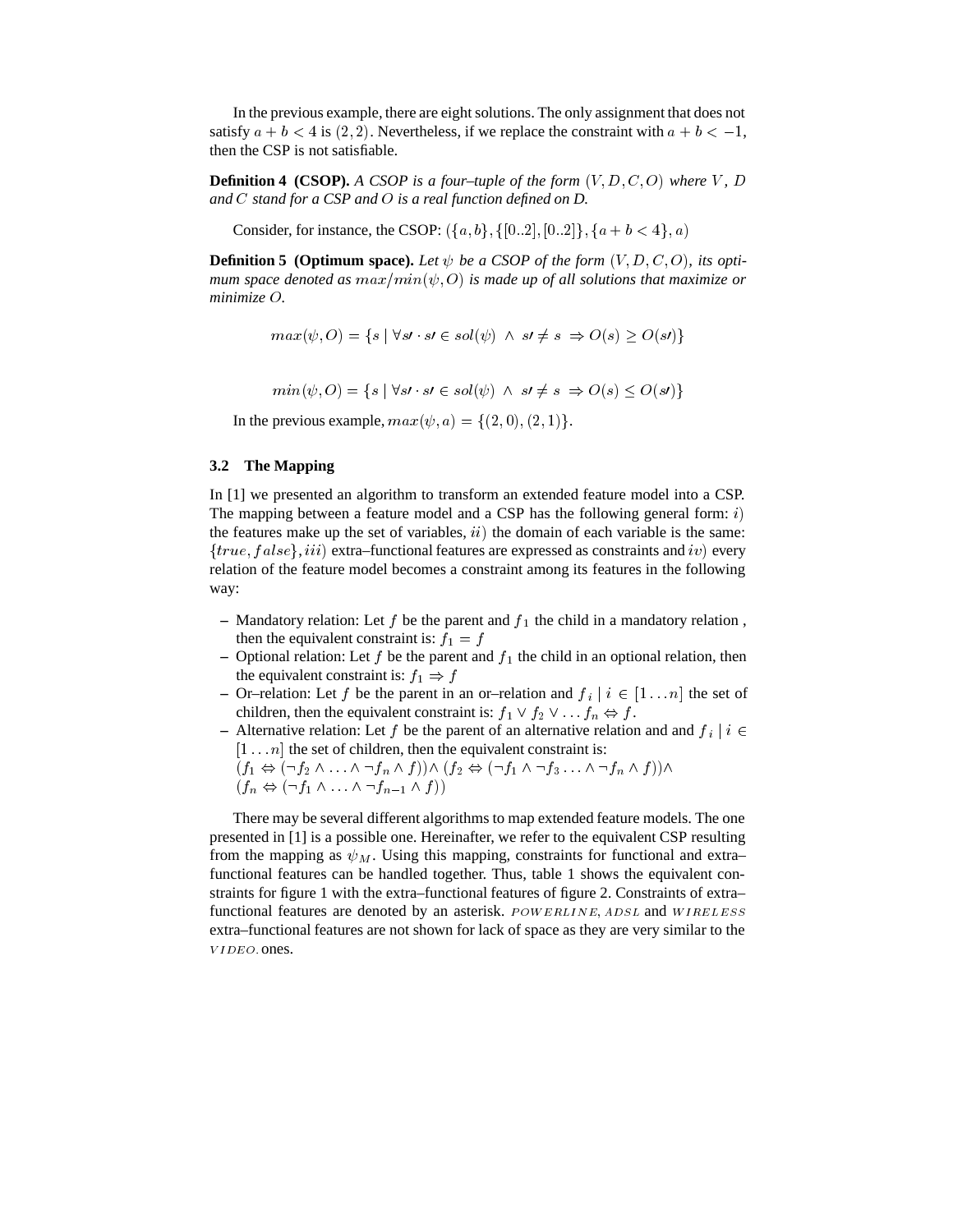| Relation             | $\psi_{HIS}$                                                                           |
|----------------------|----------------------------------------------------------------------------------------|
| HIS <sub>1</sub>     | $(SUPERVISION = HIS)$                                                                  |
| HIS <sub>2</sub>     | $(CONTROL = HIS)$                                                                      |
| HIS <sub>3</sub>     | $(SERVICES \Rightarrow HIS)$                                                           |
|                      | SUPERVISION $1 $ ( <i>FIRE = SUPERVISION</i> )                                         |
|                      | SUPERVISION $2 (INTRUSION = SUPERVISION)$                                              |
| <b>SUPERVISION 3</b> | $(FLOOD \Rightarrow SUPERVISION)$                                                      |
| <b>CONTROL 1</b>     | $(LIGHT = CONTROL)$                                                                    |
| <b>CONTROL 2</b>     | $(APPLIANCE \Rightarrow CONTROL$                                                       |
| <b>CONTROL 3</b>     | $(TEMPERATURE = CONTROL)$                                                              |
| <b>SERVICES 1</b>    | $((VIDEO \vee INTERNET) \Leftrightarrow SENICES)$                                      |
| <b>SERVICES</b> *    | $(SERVICES. PRICE = VIDEO. PRICE + INTERNET. PRICE) \wedge$                            |
|                      | $(SERVICES.DTIME = VIDEO.DTIME + INTERNET.DTIME)$                                      |
| $VIDEO*$             | $((VIDEO.PRICE \in [80100]) \Leftrightarrow VIDEO) \wedge$                             |
|                      | $((VIDEO.PRICE = 0) \Leftrightarrow \neg VIDEO) \wedge$                                |
|                      | $((VIDEO.DTIME \in [18000, 25000]) \Leftrightarrow VIDEO) \wedge$                      |
|                      | $((VIDEO.DTIME = 0) \Leftrightarrow \neg VIDEO)$                                       |
| <b>INTERNET 1</b>    | $(POWERLINE \Leftrightarrow (\neg ADSL \wedge \neg WIRELES S \wedge INTERNET)) \wedge$ |
|                      | $(ADSL \Leftrightarrow (\neg POWERLINE \wedge \neg WIRELES S \wedge INTERNET)) \wedge$ |
|                      | $(WIRELESS \Leftrightarrow (\neg POWERLINE \wedge \neg ADSL \wedge INTERNET))$         |
| <b>INTERNET*</b>     | $((INTERNET.PRICE = ADSL.PRICE + WIRELESS.PRICE$                                       |
|                      | $+POWERLINE.PRICE + 20) \Leftrightarrow INTERNET \wedge$                               |
|                      | $((INTERNET.PRICE = 0) \Leftrightarrow \neg INTERNET) \wedge$                          |
|                      | $((INTERNET.DTIME = ADSL.DTIME + WIRELES S.DTIME$                                      |
|                      | $+POWERLINE.DTIME) \Leftrightarrow INTERNET \wedge$                                    |
|                      | $((INTERNET.DTIME = 0) \Leftrightarrow \neg INTERNET)$                                 |
|                      |                                                                                        |

**Table 1.** A trace of the algorithm presented in [1] for HIS example

# **4 Automated Reasoning on Extended Feature Models**

Since we go toward automated reasoning on feature models, a formal model of SPL becomes necessary. We propose to use Constraint Programming to reason on extended features models.

Our model is able to answer the following questions:

## **4.1 Number of products**

One of the questions to be answered is how many potential products a FM contains. This is a key question in SPL engineering because if the number of products increases the SPL becomes more flexible as well as more complex.

**Definition 6 (Cardinal).** Let *M* be an extended feature model, the number of potential *products of M, hereinafter cardinal, is equal to the solution number of its equivalent CSP*  $\psi_M$ .

$$
cardinal(M)=|sol(\psi_M)|
$$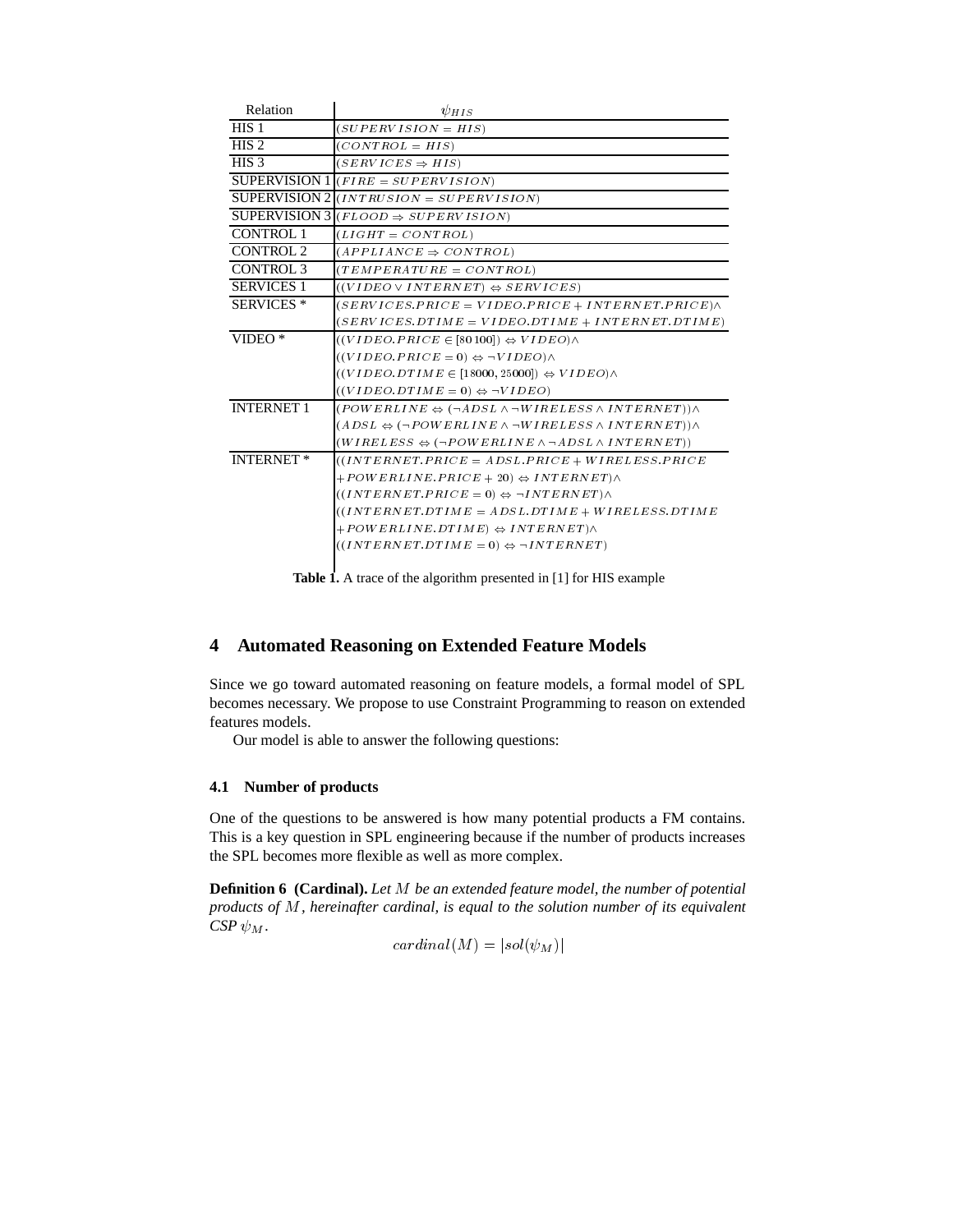In the HIS example of figure  $1 \; cardinal(HIS) = 32$ , simply by adding for example a new service like *Radio Streaming*, the number of potential products raises to 64. Likewise adding the attributes of figure 2  $cardinal(HIS) = 260$ 

## **4.2 Filter**

There should be a way to apply filters to the model. These filters can be imposed by the users. A filter acts as a limitation for the potential products of the model. A typical application of this operation occurs when customers are looking for a product with a specific set of characteristics, that is, they are not interested in all potential products but in some of them only (those passing the filter).

**Definition 7 (Filter).** Let M be an extended feature model and F a constraint repre*senting a filter, the filtered model of*  $\psi_M$ *, hereinafter filter, is equal to*  $\psi_M$  *adding the constraint*  $\overline{F}$ *.* 

$$
filter(M, F) = (\psi_M \wedge F)
$$

A possible filter for the HIS example would be to ask for all products with video on demand, making the number of potential products decrease from 32 to 16. It is also possible to apply filters to attributes. For example, it would be possible to ask for all products whose prices are lower than 200, 12then

> - - - (when any filter is imposed, it decreases from 260 to 44).

#### **4.3 Products**

Once  $\psi_M$  is defined, there should be a way to get the solutions of the model, that is the products of  $\psi_M$ .

**Definition 8 (Products).** Let M be an extended feature model, the potential products *of the model M, hereinafter products, is equal to the solutions of the equivalent CSP*  $\psi_M$ .

$$
products(M) = \{ s \in sol(\psi_M) \}
$$

In the HIS example we would want to get all the possible products of the model or even apply a filter and then get the products. Thus  $M = filter($  HIS, VIDEO = true) and  $products(M) = \{s \in sol(\psi_{HIS} \land \text{VIDEO}=\text{true}))\}.$ 

#### **4.4 Validation**

A valid extended feature model is a model where at least one product can be selected. That is, a model where  $\psi_M$  has at least one solution.

**Definition 9 (Valid model).** *A feature model is valid if its equivalent CSP is satisfiable.*

$$
valid(M) \iff products(M) \neq \emptyset
$$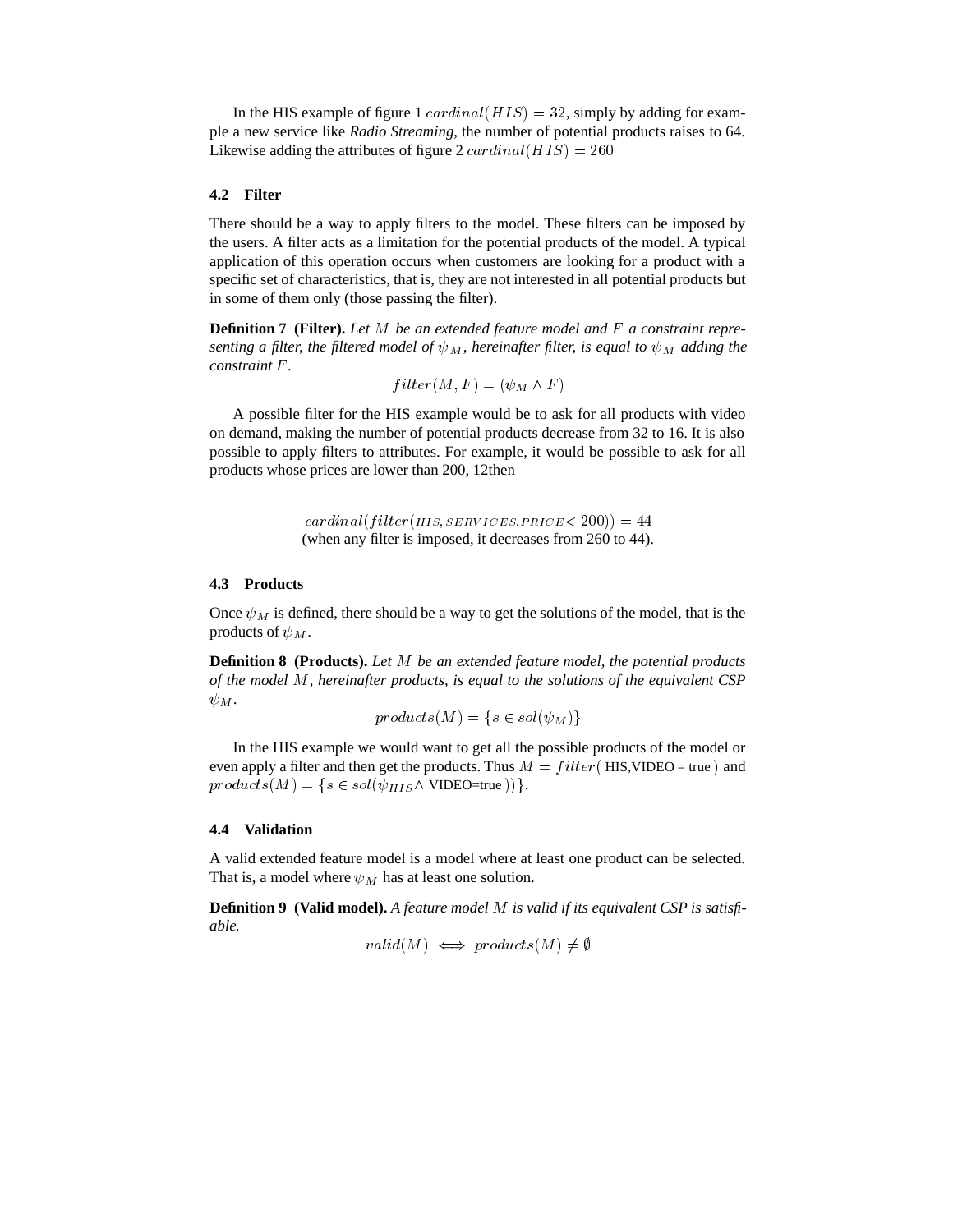The HIS model of the example is valid, but there might be situations where the constraints are not satisfiable, making the model invalid. For instance, if the Service's price is lower than 100, and a filter is imposed to have  $INTERNET$ , then the model is not valid:

 $valid(filter(HIS,INTERNET = true \land SERVICE.PRICE < 100)) = false$ 

#### **4.5 Optimum products**

Finding out the best products according to a determinate criterion is an essential task in our model.

**Definition 10 (Optimum).** *Let be an extended feature model and an objective function, then the optimum set of products, hereinafter max and min, is equal to the optimum space of*  $\psi_M$ .

```
max(M, O) = max(\psi_M, O)min(M, O) = min(\psi_M, O)
```
It is also possible to apply a filter to the HIS example and then ask for an optimal product. Thus, a possible optimum criterion for the HIS example would be to ask for all products with video on demand, and the minimum value for the multiplication of price and development time. In this case selected products  $P_{opt}$  are:

> $M = filter(HIS, VIDEO = true)$  - - - - *000* - ....., --- . - *.*

The model presented in this section can support current feature models. The only difference is that current feature models do not support extra–functional features which means that when using our model to reason on current feature models, attributes are not taken into account. Thus, the algorithm presented in [1] and all previous definitions remain valid for current feature models.

#### **5 Realising the Benefits**

Compared to others, our approach is very flexible because it is so easy to extend. Below, we show two more definitions based on the previous ones to demonstrate how our approach can be extended and give valuable information to SPL engineers.

#### **5.1 Variability**

As mentioned previously, feature models are composed of a set of features and relations among them. If relations restrict the number of products to only one, we are considering the lowest variability while a feature model defining no possible product would be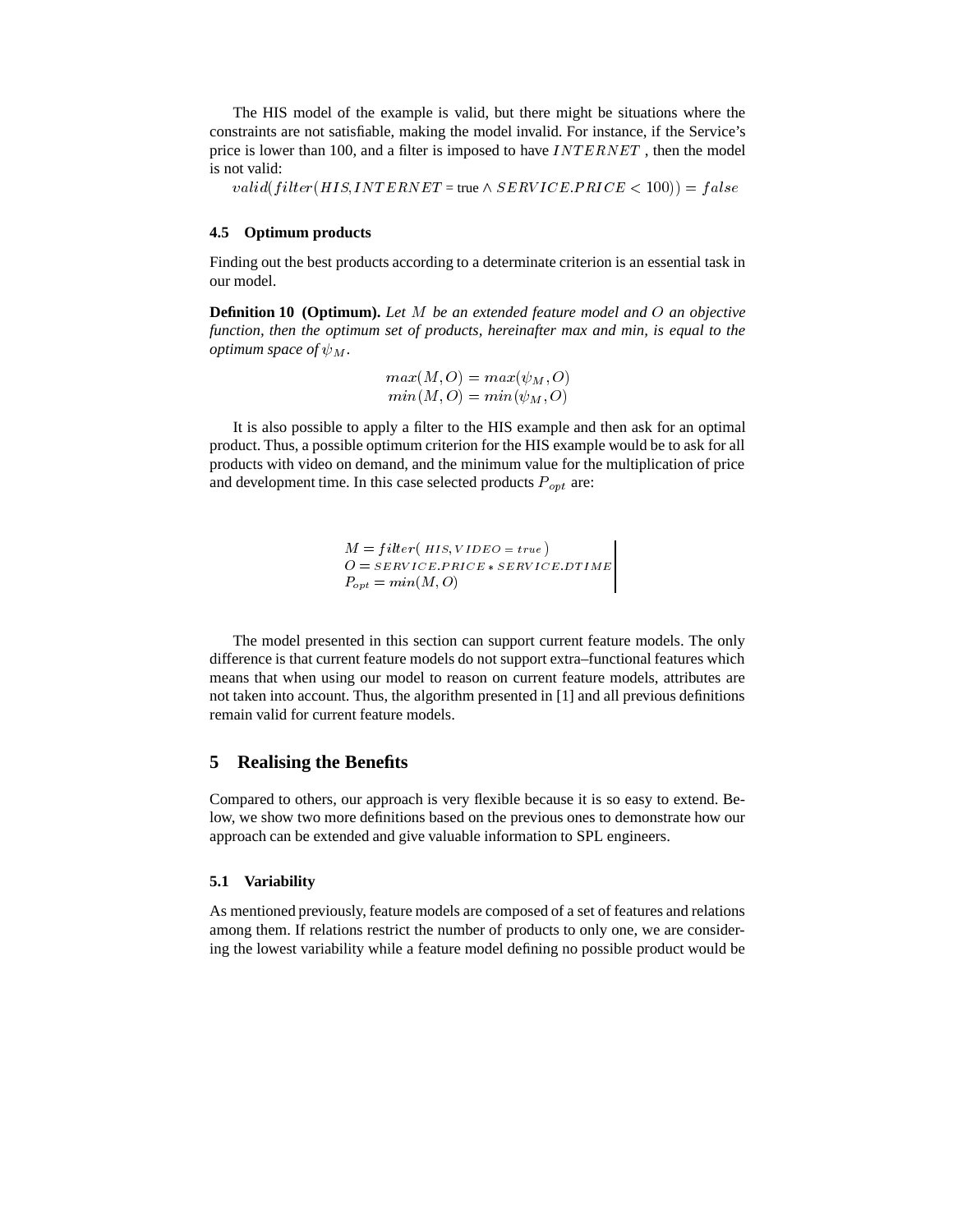considered a non-valid model. On the other hand, considering no relations, the number of products within the feature model would be the highest. This case would represent the highest variability. Relations restrict the number of potential products, so variability depends on relation types.

Let a leaf feature be a feature that has no child feature. Parent features add no variability to the model, because they are feature aggregates. We define the variability factor as follows.

**Definition 11 (Variability Factor(VF)).** Let M be an extended feature model, and  $\psi_M$ the equivalent CSP. Let M  $^V$  be another extended feature model, considering the leaf features in M and no relation among its features, and  $\psi_{M}^{V}$  the equivalent CSP.

$$
VF(M) = \frac{cardinal(M)}{cardinal(M^v)} = \frac{|sol(\psi_M)|}{|sol(\psi_M^V)|}
$$

The variability factor in the real domain would take values ranging from 0 to 1.

VF can assist decision making. For instance, when many products are going to be developed one of the first decisions to be taken, is whether the SPL approach or traditional approach is going to be applied. A high VF may suggest an SPL approach; a low VF may suggest a traditional approach.

#### **5.2 Commonality**

In a feature model, some features will appear in every product, some in only one product and others in some products. When deciding the order in which features are going to be developed, it is very important to know which are the most common features in order to prioritize their building. Obtaining commonality information from the feature model can be feasible by asking questions to our model. We define the feature commonality as the percentage of products containing that feature.

**Definition 12 (Commonality).** Let M be an extended feature model and F the feature *we want to know its commonality.*

$$
commonality(M, F) = \frac{cardinal(filter(M, F = true))}{cardinal(M)}
$$

### **6 Implementation**

We have already implemented some of the ideas presented in this paper using OPL Studio, a commercial CSP solver. This implementation is available at *http://www.tdgseville.info/topics/spl*.

Three modules have been developed in our implementation: first, a feature markup language and XML Schema were agreed on. This language allows to represent the Czarnecki's feature model [7]. Secondly, a parser to transform this XML documents to a CSP following the algorithm described in [1] was developed. Finally, a web–based prototyping interface was made available to allow to test some of the capabilities of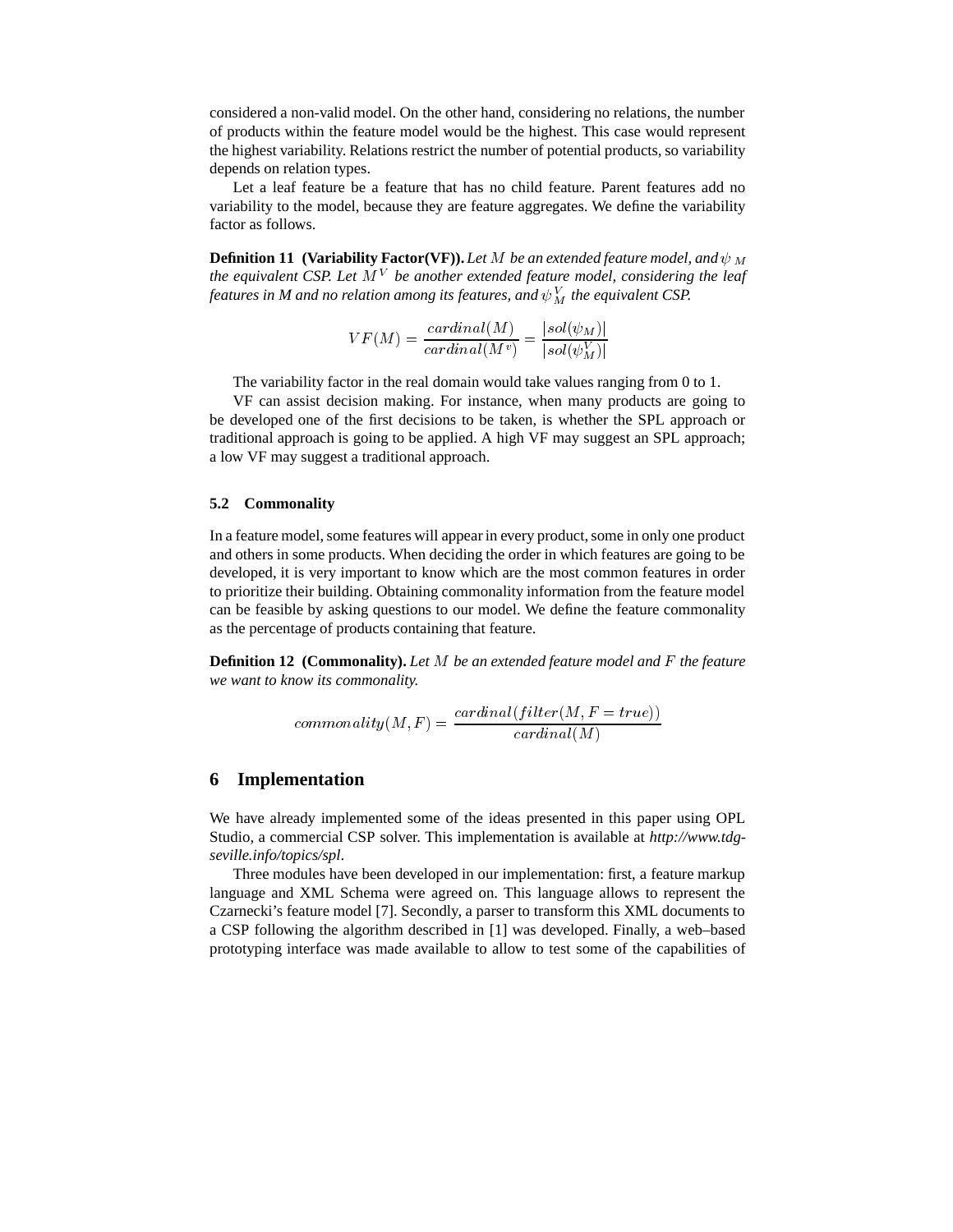the model. In order to test our implementation, we have modeled four problems (two academical and two real product lines) that are available on the web site.

In order to evaluate the implementation, we measured its performance and effectiveness. We implemented the solution using Java. We ran our tests on a WINDOWS XP PROFESSIONAL machine that was equipped with a 1.5Ghz AMD Athlon XP microprocessor, and 496 MB of DDR 266Mhz RAM memory. The test was based on the feature model in Figure 1, adding new features. Several tests were made on each feature model in order to avoid as many exogenous interferences as possible.

We have experimentally inferred that the implementation presented has an exponential behavior while increasing the number of features in the feature model and maintaining a constant variability factor. We have measured the solving time for  $products(M)$ , which is the most complex to obtain, and have considered it for different values of VF as shown in Figure 3. Our test determines our model has a good performance up to 25 features while the VF is kept constant.



**Figure 3.** Empirical performance test for  $\text{produc}ts(M)$ 

# **7 Conclusion and Further Work**

In this paper we set the basis for reasoning on SPL with features and attribute relations at the same time and in the same model using constraint programming.

There are some challenges we have to face in the near feature, namely:  $i)$  extending our model to support dependencies such as a feature that *requires* or *excludes* another feature (e.g. video on demand requires  $ADSL128$ ) that are also proposed in other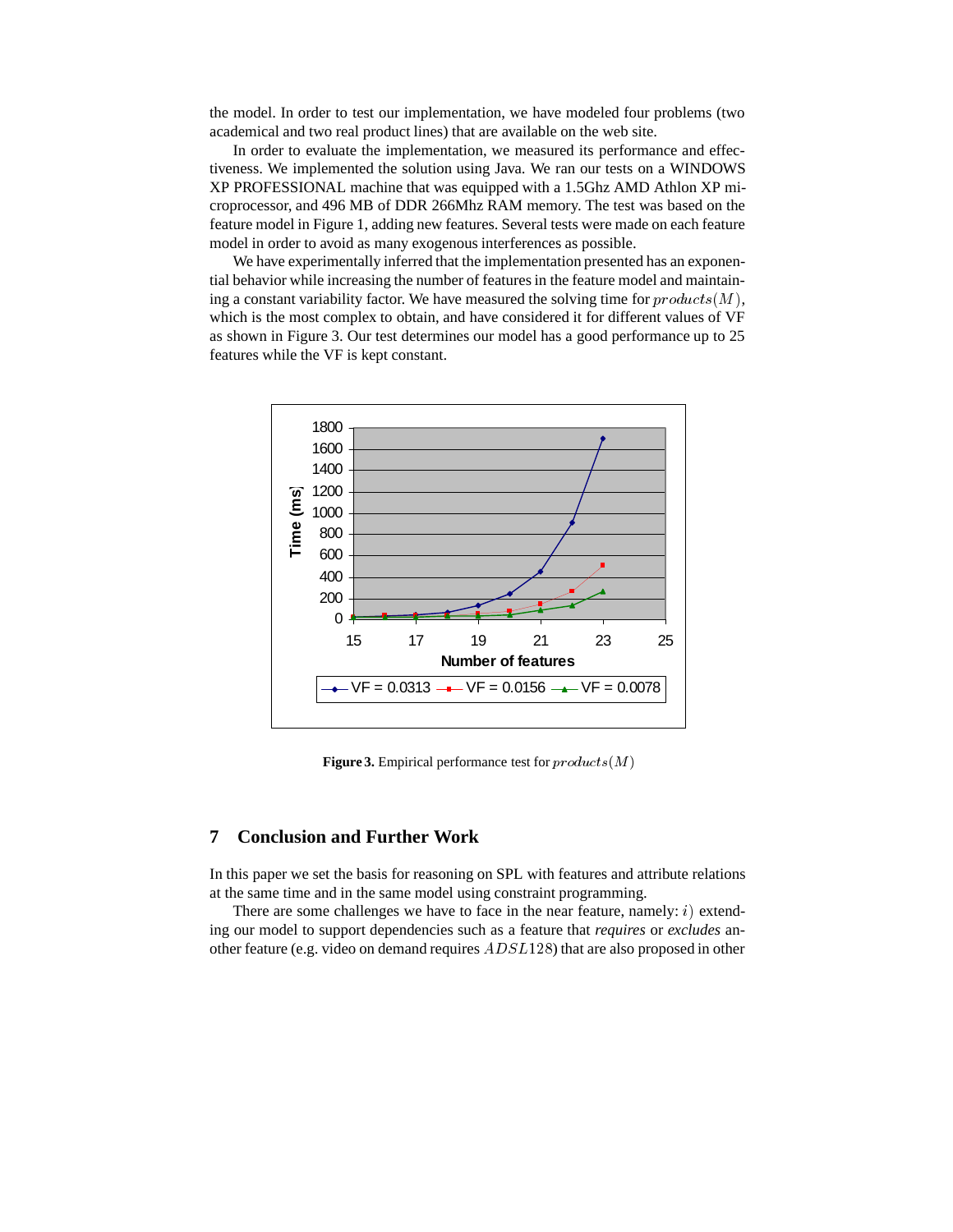feature models  $ii)$  extending our current feature markup language to include extra– functional features  $iii)$  developing a case tool to validate our model on an industrial context,  $iv$ ) performing a more rigorous validation of our implementation, studying the influences as well as the number of solutions, the types of relations, the number of features, and so on,  $v$ ) comparing our work with others in the product configuration field[19].

### **References**

- 1. D. Benavides, A. Ruiz-Cortés, and P. Trinidad. Coping with automatic reasoning on software product ines. In *Proceedings of the 2nd Groningen Workshop on Software Variability Management*, November 2004.
- 2. M. Bernardo, P. Ciancarini, and L. Donatiello. Architecting families of software systems with process algebras. *ACM Transactions on Software Engineering and Methodology*, 11(4):386– 426, 2002.
- 3. J. Bosch. *Design and Use of Software Architectures*. Addison-Wesley, 1<sup>th</sup> edition, 2000.
- 4. J. Bosch and H. Obbink. Proceedings of the 2nd Groningen Workshop on Software Variability Management. Technical Report to be published, University of Groningen, November 2004.
- 5. G. Chastek, P. Donohoe, K.C. Kang, and S. Thiel. Product Line Analysis: A Practical Introduction. Technical Report CMU/SEI-2001-TR-001, Software Engineering Institute, Carnegie Mellon University, June 2001.
- 6. P.C. Clements and L. Northrop. *Software Product Lines: Practices and Patterns*. SEI Series in Software Engineering. Addison–Wesley, August 2001.
- 7. K. Czarnecki and U.W. Eisenecker. *Generative Programming: Methods, Techniques, and Applications*. Addison–Wesley, may 2000. ISBN 0–201–30977–7.
- 8. A. van Deursen and P. Klint. Domain–specific language design requires feature descriptions. *Journal of Computing and Information Technology*, 10(1):1–17, 2002.
- 9. M. Griss, J. Favaro, and M. d'Alessandro. Integrating feature modeling with the RSEB. In *Proceedings of theFifthInternational Conference on Software Reuse*, pages 76–85, Canada, 1998.
- 10. S. Jarzabek, Wai Chun Ong, and Hongyu Zhang. Handling variant requirements in domain modeling. *The Journal of Systems and Software*, 68(3):171–182, 2003.
- 11. K. Kang, S. Cohen, J. Hess, W. Novak, and S. Peterson. Feature–Oriented Domain Analysis (FODA) Feasibility Study. Technical Report CMU/SEI-90-TR-21, Software Engineering Institute, Carnegie Mellon University, November 1990.
- 12. K.C. Kang, S. Kim, J. Lee, K. Kim, E. Shin, and M. Huh. FORM: A feature–oriented reuse method with domain–specific reference architectures. *Annals of Software Engineering*, 5:143–168, 1998.
- 13. K.C. Kang, J. Lee, and P. Donohoe. Feature–Oriented Product Line Engineering. *IEEE Software*, 19(4):58–65, July/August 2002.
- 14. M. Mannion. Using First-Order Logic for Product Line Model Validation. In *Proceedings of the Second Software Product Line Conference (SPLC2)*, LNCS 2379, pages 176–187, San Diego, CA, 2002. Springer.
- 15. K. Marriot and P.J. Stuckey. *Programming with Constraints: An Introduction*. The MIT Press, 1998.
- 16. Christian Prehofer. Feature-oriented programming: A new way of object composition. *Concurrency and Computation: Practice and Experience*, 13(6):465–501, 2001.